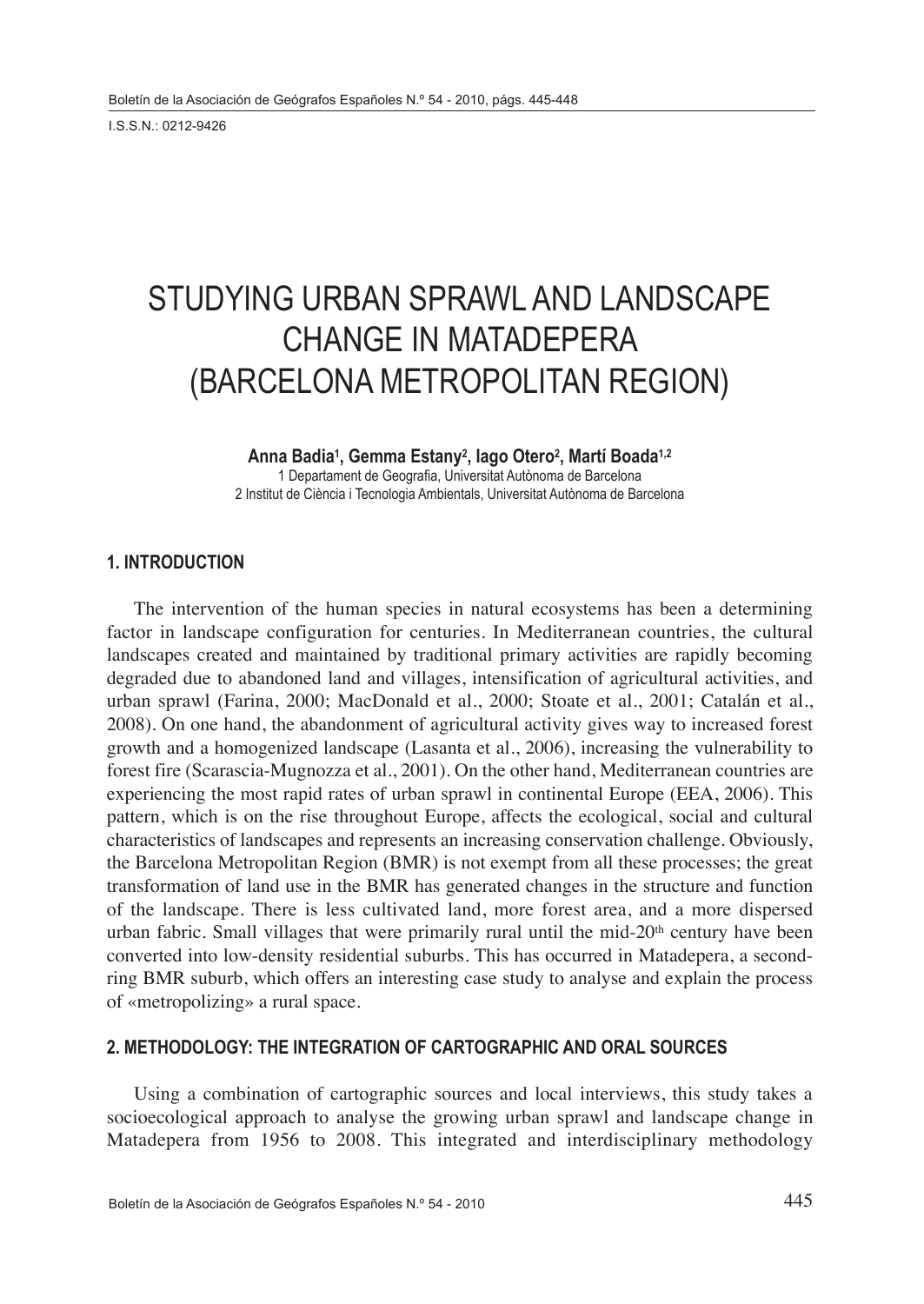incorporates distinct forms of knowledge and combines quantitative analysis, using digitalization and superimposing various cartographic elements, with qualitative analysis of interviews with a group of elderly residents from the Matadepera area. The oral source view of Matadepera offered by these individuals of rural origin adds value to the quantitative analysis of the changes that have occurred over more than 50 years.

The quantitative data were obtained from a cartographic analysis of the changes in land use and land cover from 1956 to 2004, supplemented by fieldwork to determine the changes that occurred from 2005 to 2008. The cartographic material came from black and white U.S. aerial photographs taken in 1956-57 (approximate scale: 1:33,000) and colour digital orthophotos taken in 2004 (approximate scale: 1:5,000). Interpretation of the early photographs consisted of an initial visual inspection, followed by GIS digitalization. Interpretation of the 2004 aerial photographs followed a slightly different procedure, taking advantage of the 2003 Map of Land Cover in Catalunya (*Mapa de Cobertes del Sòl de Catalunya: MCSC*), complemented by fieldwork to determine changes that occurred in 2005-2008. Defining the categories into which land cover are placed is an important part of photointerpretation. We based our analysis on the MCSC definition of cover (http://www.creaf.uab.es/MCSC/), although we adapted them to fit the specific characteristics of the study area.

The oral interviews were often used to document local knowledge of various environmental management efforts and specifically to describe the changes in the landscape. The importance of using this type of information source comes from the fact that, in addition to contributing data, it provides context for historical facts, which helps to improve our understanding of the changes that occurred (Wagner & Gobster, 2007). We must, however, take into consideration that the interviewee's perception of changes in the landscape is affected by individual and subjective factors, such as the activities the individual was engaged in or the years spent in the community (Wagner & Gobster, 2007). Calvo-Iglesias et al. (2006) highlight the farmer or agricultural worker's knowledge of the environment as an information source for the study of landscape change. Our study focuses on the description of landscape change provided by this group, which –although not representative of the rest of society– contributes valuable information based on traditional knowledge and a special way of perceiving the landscape.

Ten semi-structured interviews were conducted using video and/or audio recording equipment, in collaboration with an ongoing project, where inhabitants of the village from a full range of profiles are being interviewed to compile an oral source of Matadepera for the period encompassing 1931-1983. A *photo-elicitation* session is conducted with one informant, in which both old and recent photographs are used to elicit comments about the informant perception of the landscape and the changes that have occurred (Clarck-Ibáñez, 2004). The orthophotographs are also used to help informants locate the places in question or clarify any doubts about the land cover at a particular site.

#### **4. CHANGES IN LAND COVER (1956-2008)**

The analysis based on cartographic modelling of land cover in 1956 and 2008 allowed us to quantify and describe one of the most significant and characteristic changes in periurban zones: increased urban cover, which in Matadepera represents a relative growth of 856.1%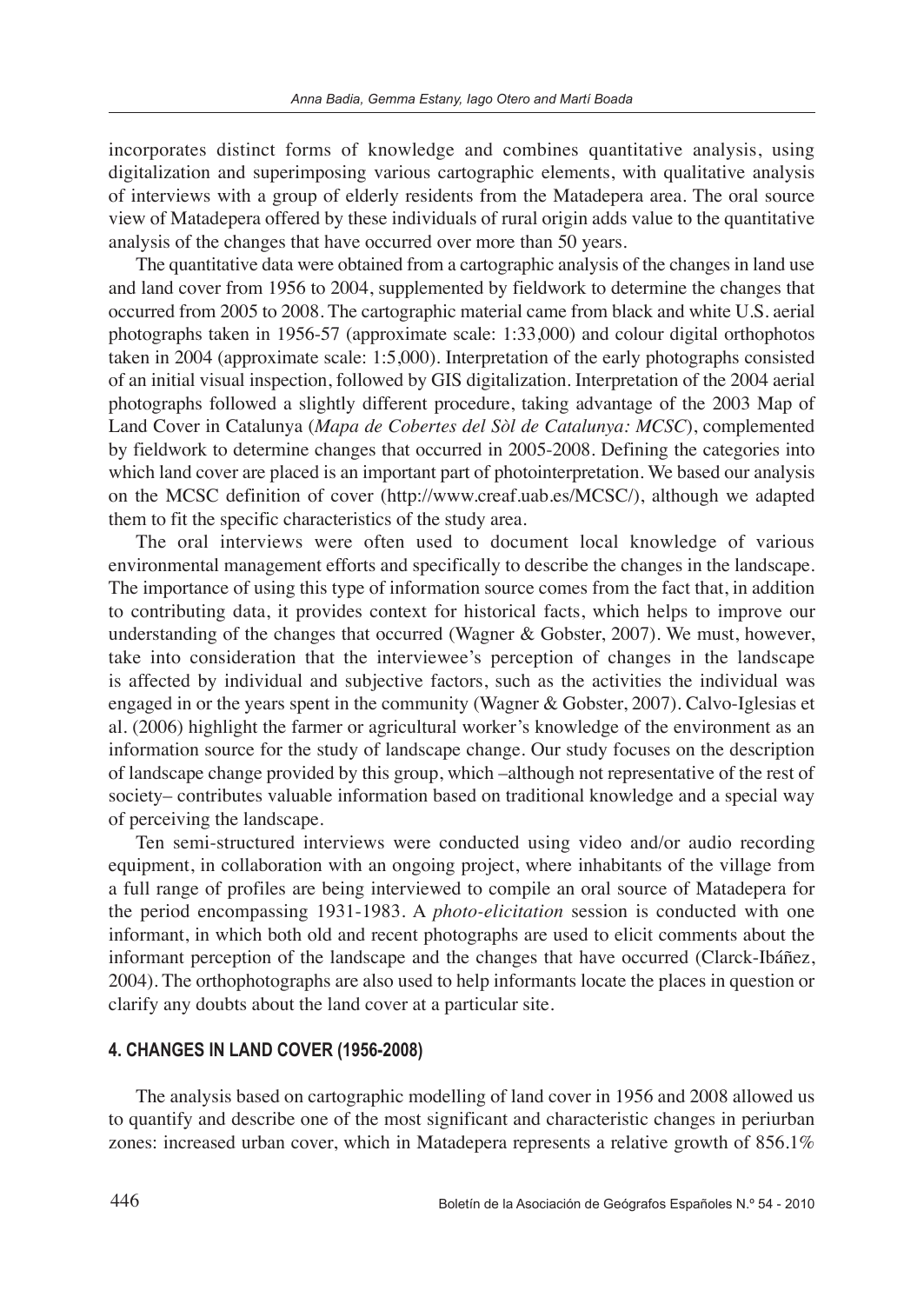for this period. Urban expansion has occurred to the detriment of cultivated land, especially during the first period affecting the fields in the flattest areas close to the urban centre, and also to the detriment of forest cover during a second period in the 1980s, when the construction of housing developments moved up the mountain slope, occupying wooded areas. Of the current urban area, 51.2% was densely wooded in 1956 and 27.7% was under cultivation. The decline in cultivated land is also significant; of the 228.3 hectares farmed in 1956, only 18.5% remain under cultivation and nearly half (43.7%) have been transformed into urban cover. The rest has been colonized and converted to woods or scrub. Therefore, 14.0% of the land that was cultivated in 1956 is currently categorized as densely wooded, 15.3% is scrub and 2.5% is sparse forest. The stage of forest colonization depends upon the year the field was abandoned. Of the lightly wooded area in 1956, 56% is now densely wooded as a consequence of abandoning forest exploitation (Estany et al., manuscript in press).

### **5. THE VOICE OF ORAL SOURCES**

The quantitative view of the changes in land cover offers important data on urban growth, with exhaustive detail about the loss of certain cover in favour of urban cover. However, the voice of the local informants adds a personal touch to these numbers, sharing the life experience of people directly connected to the territory who, because of their age, have seen how the landscape of Matadepera has been completely transformed from an organized rural landscape to one in which it is difficult to determine the borderline between the built environment and the woods. This change is analysed using three central themes: the traditional link between society and nature, changes in the landscape during the process of urbanization of the village, and the perception of main environmental problems (i.e., water consumption and forest fires).

#### **6. CONCLUSIONS**

The current landscape of Matadepera represents a new relationship between society and nature, in a context of global change. The changing demands of society have evolved from subsistence to recreation and aesthetics. This is reflected in the current landscape of Matadepera, which has changed from its rural character to a basically residential municipality. The agroforest mosaic and the intensely productive relationship between its inhabitants and the environment have been transformed into a polarized landscape with two extremes: on one hand, an extensive urban-forest interface zone, where the population lives, and on the other hand, a «protected» natural zone within the boundaries of a natural park, assuming the functions of recreation and preservation.

Urbanization has occupied spaces that previously were woods or fields, confronting the normal risks of urban dispersal in forest zones. Together with increasing density of the woods as the exploitation of trees and scrub was abandoned, this makes urban settlements highly vulnerable to forest fires (Mira & Badia, 2009). Housing construction no longer follows the traditional logic of adaptation to the biophysical conditions of the terrain, but rather is the outcome of the real state interest by the principal landowners, who subdivided and sold their land to the wealthy industrialist of the region for the construction of second residences (Otero et al., 2009).